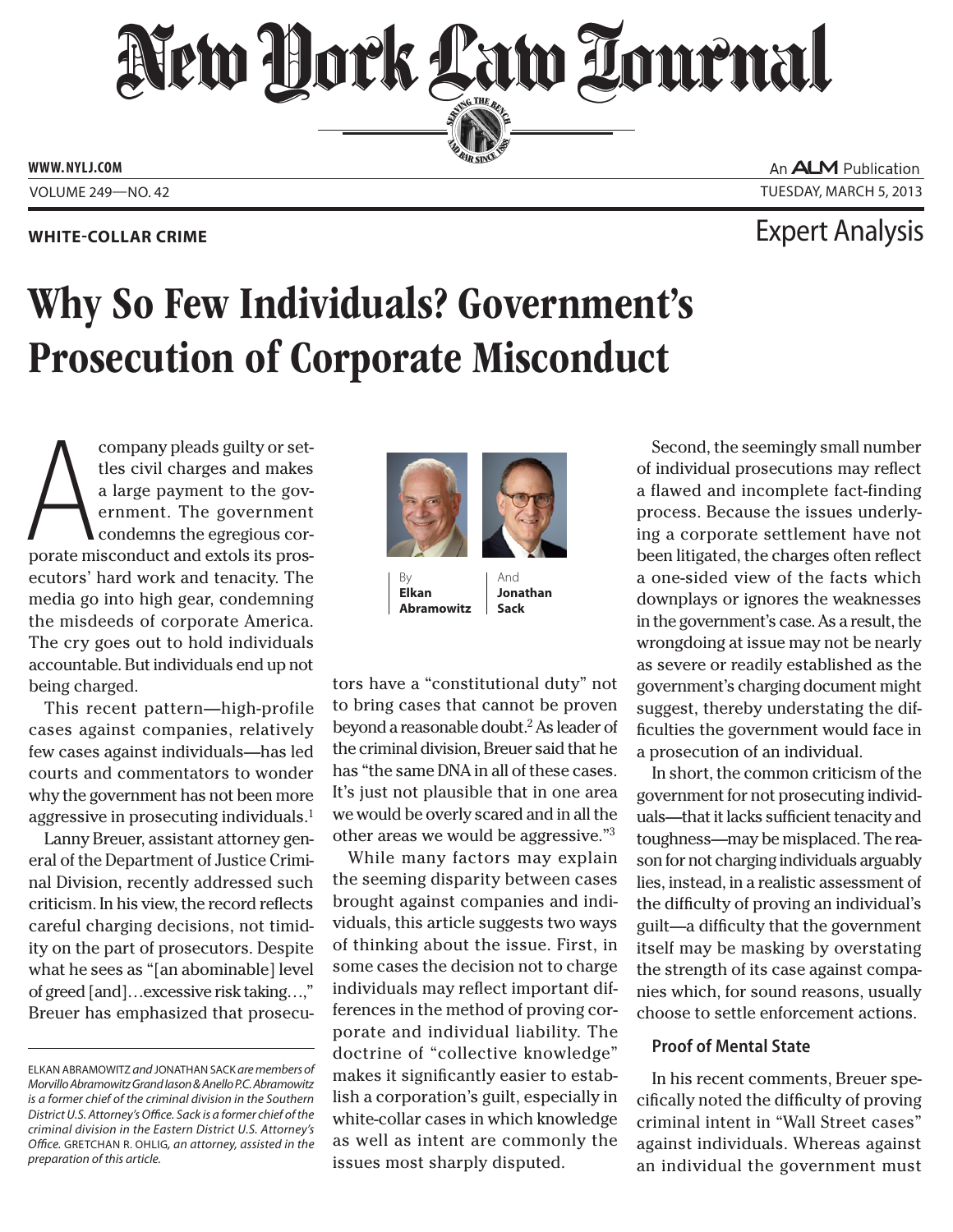prove that a specific person had the requisite criminal mental state, the government's burden against a company is different. Under the "collective knowledge" doctrine, prosecutors do not have to prove that any particular individual in the company had the requisite knowledge. Instead, the doctrine permits a fact finder to aggregate and impute to a corporation the fragments of information known to any of its employees.

In *United States v. Bank of New England*, the U.S. Court of Appeals for the First Circuit gave what remains a leading articulation of the doctrine. The court affirmed a jury instruction that the bank's collective knowledge:

is the totality of what all the employees know within the scope of their employment. So if Employee A knows one facet of the currency reporting requirement, B knows another facet of it, and C a third facet of it, the bank knows them all. So if you find that an employee within the scope of his employment knew that [Currency Transaction Reports] had to be filed…the bank is deemed to know it. The bank is also deemed to know it if each of several employees knew a part of that requirement and the sum of what the separate employees knew amounted to knowledge such that a requirement existed.4

The court explained that it would not be appropriate for a company to avoid criminal liability by "compartmentaliz[ing] knowledge, subdividing the elements of specific duties and operations into smaller components."5

The "collective knowledge" doctrine effectively reduces the burden on prosecutors in a case against a corporation.<sup>6</sup> Instead of having to wrestle with facts establishing one individual's knowledge, the government can aggregate fragmentary information dispersed throughout the company to contend that the company "knew" the critical facts.7 This is a powerful tool for the government, particularly in combination with the respondeat superior theory of corporate criminal liability. The net result is to enable the government to bring criminal cases against companies that could not readily be brought against individuals.

The reason for not charging individuals arguably lies in a realistic assessment of the difficulty of proving an individual's guilt.

#### **Settling Charges**

Almost all cases against companies are resolved short of trial either through guilty plea, deferred or nonprosecution agreements or consent judgments.<sup>8</sup> Such settlements often reflect the enormous pressures on a corporate entity to avoid a high-risk, prolonged and public contest with the government, especially if the company is highly regulated by, or does substantial business with, the government.

When a company settles a case, the government drafts the criminal indictment or information, or the civil complaint or consent judgment in a Securities and Exchange Commission enforcement action, which naturally conveys the government's view of the facts. Although the company defendant reviews the documents before filing and has input into the text, the company often has little bargaining power or appetite to push back strongly against facts that it thinks are being overstated or even misstated. This is especially true in civil settlements that do not require the corporate defendant to admit the truth of the allegations.

Consequently, the government's description of the facts and violations is typically one-sided, and the public's view is therefore one-dimensional. What is missing are the inevitable weaknesses and gaps in the government's case—for example, a novel and untested legal theory, an incomplete documentary record or a plausible explanation for why certain decisions were made which, with the benefit of hindsight, seem improper. But such weaknesses in the government's case and viable arguments for the defense are not expressed in the documents filed in court or in the related press statements.

#### **Litigating Charges**

How can we test the notion suggested here that the facts and the law in cases against companies are not always so clear or compelling as they seem, and that the proof at a trial would not establish what the government so assuredly asserts? An obvious, if imperfect, test is to examine those cases in which individuals went to trial on virtually the same charges that their corporate employer had settled. While the outcome in a case against an individual can depend on many factors, the results of this examination are instructive.

A prime example of the divergence between the facts underlying a corporate settlement and the facts litigated at trial is the SEC's 2004 settlement with Knight Securities L.P., a marketmaking firm. Although the company neither admitted nor denied the SEC's findings that it had defrauded institutional customers by extracting excessive profits on trades, it agreed to pay \$66.5 million in disgorgement, interest and civil penalties.9 The SEC separately brought charges of securities fraud against Knight's former CEO and the former head of its institutional sales desk, both of whom contested the charges and went to trial.